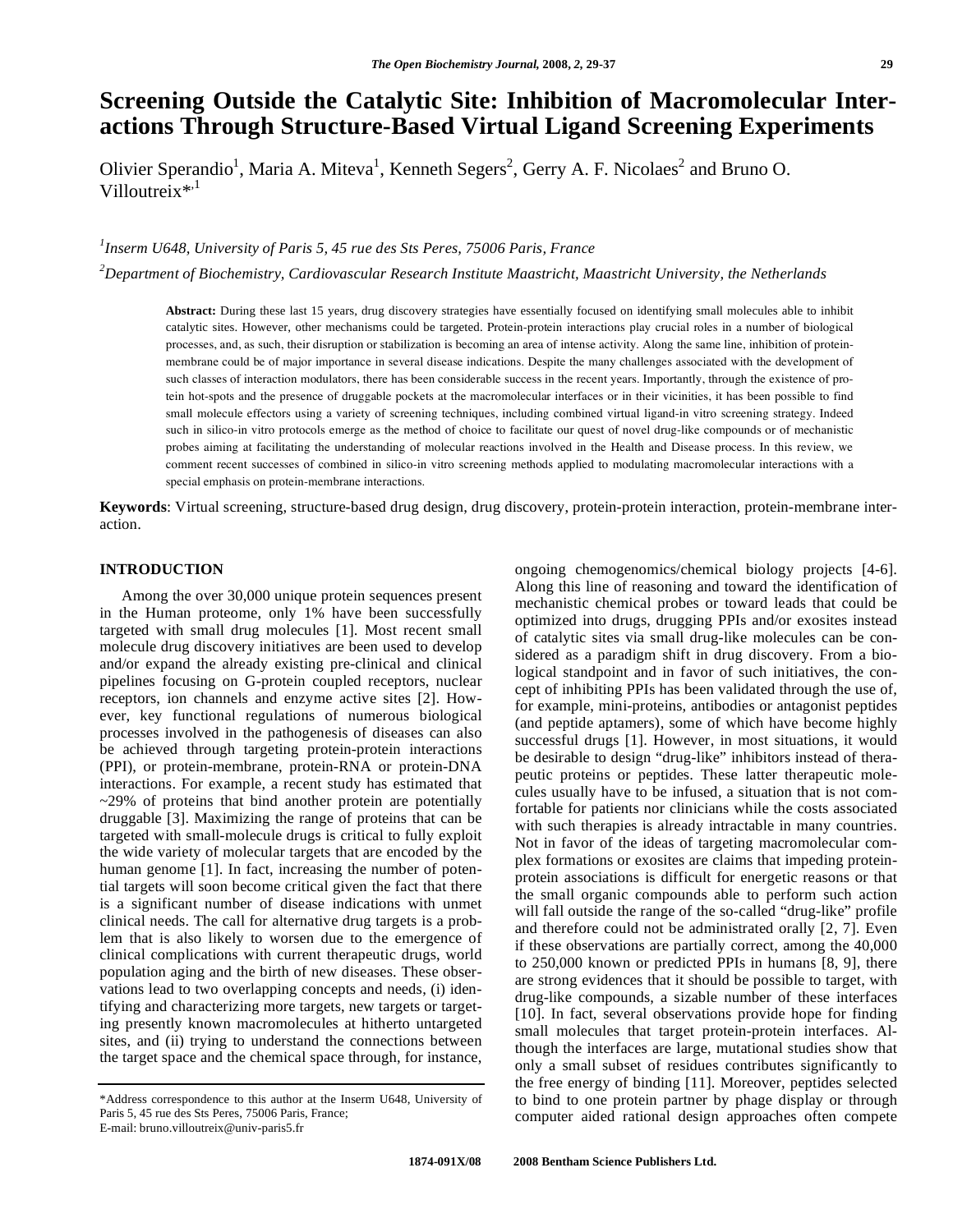with the other protein partner. As such, tight binding at protein-protein interfaces does not necessarily require extended surface contacts [11].

 PPI networks embody a system-level description of the proteome and will be invaluable for systems biology approaches to model complex processes such as signaling pathways [9]. Knowledge about protein-protein interactions will enable a better understanding of the physiology of signal transduction at the molecular level and the manifestation of multi-factorial diseases that originate from disturbances of overlapping pathways. A recent evaluation of the number of PPI in the interactome gives 250,000 interactions with only 5-10% of pair-wise interactions being already charted [9]. Of these described interactions, one cannot indicate how many have a real and direct therapeutic potential. However, with tangible success stories such as p53-MDM2, Ras-Raf, XIAPsmac (and several others), we foresee that these may be the forecast of more small molecule-PPI modulators to appear in the near future.

 While antagonizing macromolecular interaction with chemical compounds is recognized by many to be challenging but possible, some researchers are still critical as to the feasibility of such projects and as such the question/concept is still under debate. The principal argument concerns the size of the small compounds with respect to their natural competitors (e.g., 1000 times bigger) and the incapacity of small molecule to disrupt protein-protein complexes once they are formed. However, if one considers that binding in general is as an equilibrium process between isolated monomers and a multimeric complex, it is no longer reasonable to think that a small molecule can not bind specifically to one partner and prevent/stabilize association [12]. Yet, clearly, different types of protein complexes have been observed, homo- and hetero-complexes (i.e., the interaction occur between identical or non-identical chains) and obligate and non-obligate complexes (a related view refers to interactions as transient or permanent). Well-known examples can be, for a permanent complex, the interleukin 8 homodimer (PDB code 1il8), and for a non-obligate complex, the cytochrome c peroxidase associated with cytochrome c (PDB code 2pcb). Also, depending on the type of complexes (permanent, transient…), the nature of the interface usually differs, from somewhat hydrophobic/aromatic to a mixture of hydrophobic/aromatic and polar properties. As such, it is possible that small molecules could only target efficiently some types of complexes, but recent studies do not support this view and further work is required to fully address this question [10].

 Protein-protein interactions represent a vast and diverse group of targets for therapeutic innovation [11], yet other kinds of macromolecular interactions are likewise abundant in living organisms and many of them have been neglected over the years. In this article, we will comment on the discovery of drug-like molecules inhibiting the transient interactions between a protein and an appropriate membrane surface. However, while it is important to screen as many targets as possible, it is also important to keep in mind that drug discovery is a costly and time-consuming process [13] and that screening thousands of targets and millions of small drug-like molecules may not be feasible through conventional approaches such as High Throughput Screening (HTS). Consequently, methods that reduce the costs and

speed-up the overall process have to be applied, and among those*, in silico* methodologies are becoming well-established in the field of drug discovery and have been applied successfully to numerous targets [14-18].

 Here, we will briefly introduce the concept of targeting regions located outside the catalytic sites and illustrate this point through analysis of recent developments in the proteinprotein interaction field. The opportunities that are created in terms of new areas of therapeutic innovation or better understanding of molecular events are discussed. Then, we will focus on transient protein-membrane interaction; a new class of targets that we think should be investigated as an alternative route for the design of novel therapeutic agents. We will take as example our recent proof of concept study, carried out on the non-enzymatic coagulation factor V [19]. Along the present review, we will also comment on the roles that *in silico* tools can play to help prioritize targets and small molecules, thereby facilitating the drug discovery process and/or chemical biology projects.

#### **Screening Regions Outside the Comfort Zone in a Cost Effective Fashion**

 Conventionally and during the last 15 years, the search for lead compounds has involved HTS screening of all possible chemicals available in compound collections. Although the method is attractive, the hit rates are generally disappointing considering the costs, the time and the need of large quantities of biological materials (e.g., purified proteins, small compounds...) [20]. The development of virtual screening methods allow for a more rational and efficient screening in many situations and indeed, virtual screening tools are more and more applied prior to HTS experiments. Yet, all scientists working in the drug discovery field know that in order to succeed, a combination of methods is usually necessary and that drug discovery requires multi-disciplinary team-work.

 While *in silico* screening strategies still suffer from obvious limitations, many new hits have been identified after application of these computer tools. *In silico* techniques usually involve the screening of chemical compound libraries (i.e., in general the compounds are available or can be purchased, although in some cases the compounds can be virtual and will thus have to be synthesized should they be selected by the process). These techniques are used to predict, instead of measuring, the potency of a small molecule on a given bio-molecular target. Depending on the information available at the beginning of a screening campaign (e.g., crystal structure of the target, and/or knowledge of previously determined chemical compounds acting on the desired target) two strategies can be applied: structure-based virtual screening or SBVS (i.e., docking/scoring) [14, 21-23] or ligandbased virtual screening or LBVS [24-35] (Fig. **1**). The first steps of SBVS approaches involve docking computations. These consist of placing the small molecules that are present in the (virtual) chemical library into a (known or predicted) binding pocket such that the predictions of a likely pose and of a relative affinity can be established at a later stage. LBVS, on the other hand, make use of previously identified chemical compounds to identify new ligands based on 2D and/or 3D similarity searches, and in this case, the 3D structure of the target is not required. In some projects, it can be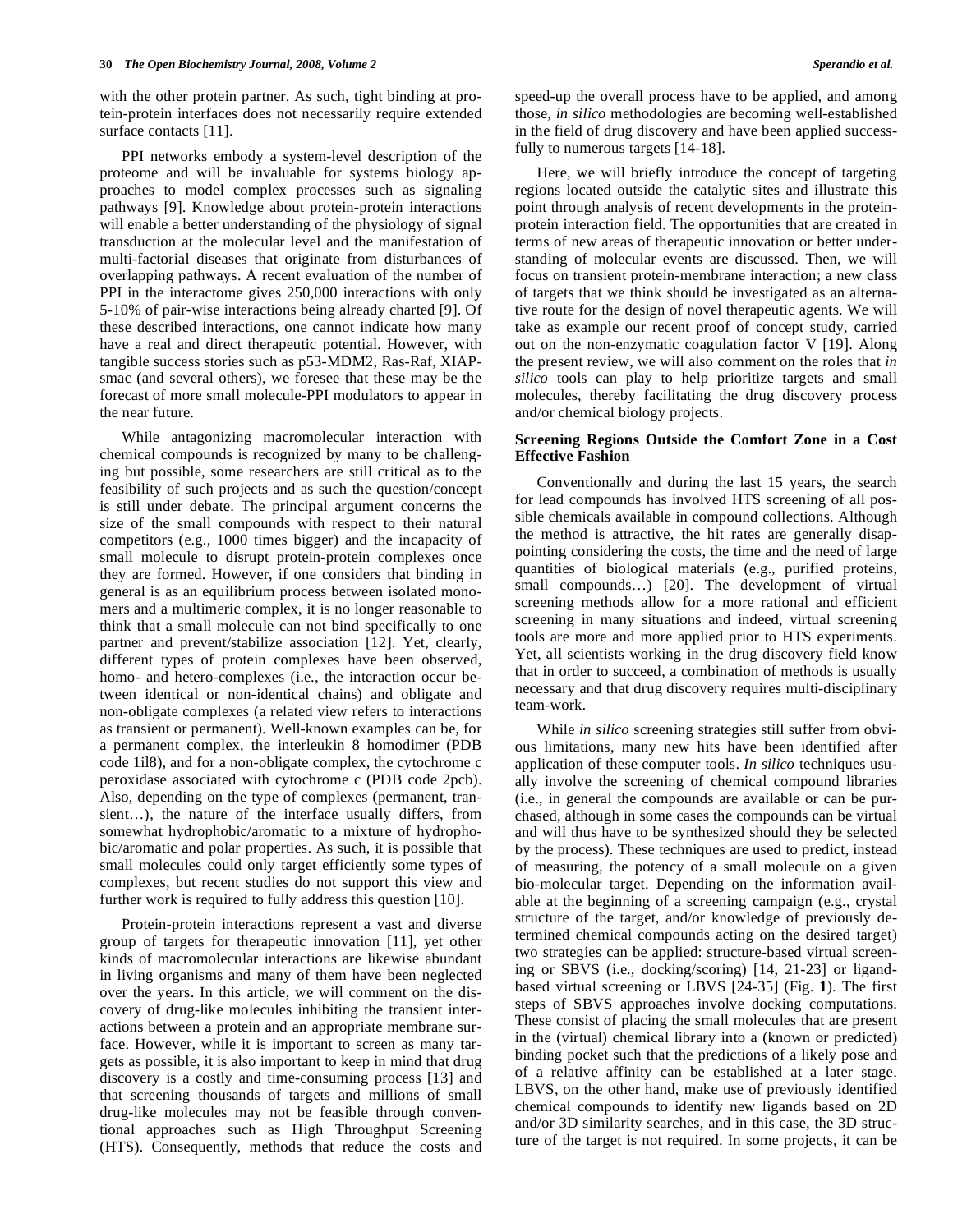

**Fig. (1).** The two components of virtual screening. The selection of LBVS and/or SBVS is based on the amount and type of information available on the target at the beginning of a screening campaign.

rewarding to combine both SBVS and LBVS with other methods, such as NMR (Nuclear Magnetic Resonance), crystallography and site directed mutagenesis. The projects and the first results obtained after initial screening experiments usually guide the selection of an appropriate set of methods to be used.

 Overall, *in silico* and HTS methods have been very successful in screening catalytic sites, in part because the pocket to be screened is usually "druggable" (e.g., well formed binding region with a topology and physico-chemical properties compatible with the tight binding of a small molecule), although even if druggable, there are usually no easy targets. The situation can be significantly different though when screening protein-protein interfaces. For PPI, and in contrast to conventional druggable targets, the small molecule inhibitors or stabilizers can be thought, at first, as having to interact or interfere with a large interface area, often lacking a well formed cavity or cleft [1]. Because of this preconceived idea, the rational design of small molecules able to perturb PPI has long being thought of as an unreachable goal. However, today, several successful examples have been reported [36] confirming the hypothesis that small non-peptide molecules can interfere with PPIs. Indeed, even at protein-protein interfaces, druggable pockets displaying characteristics closely related to the ones forming catalytic sites can be found (Fig. **2**).

 Crude structural analysis of experimental protein-protein complex could initially give the impression that the topological features present within the interface will not favor the efficient and selective binding of a small molecule able to interfere with the formation or the stabilization of a macromolecular complex. Clearly, the interaction surface involved is rather large  $(700-1500 \text{ Å}^2)$  and the binding surfaces tend to be relatively flat [36, 38]. However it was suggested that the size of the interaction patch of residues present at the interface is not systematically meant to be covered by the small molecule [39], but rather that the binding of a drug in one specific region of the interface could be enough to perturb

complex formation or to the opposite, stabilize an interaction. For example, the subset of the interface that contributes to high-affinity is much smaller [39] than the interface itself and it is not significantly bigger than that of a standard "drug-like" molecule [40-42] (Fig. **3**). Consistent with this view, the existence of "hot-spots" have been introduced by Wells and co-workers [40] some 15 years ago. Using alanine scanning mutagenesis experiments on human growth hormone and its receptor, they demonstrated that even though the binding interface is quite large, only a subset of the residues involved is directly implicated in the bulk of the bind-



**Fig. (2).** Five cavities detected by PocketPicker [37] on MDM2. The predicted deepest and largest pocket (blue arrow) is indeed the key binding site for p53 and small molecules impeding p53 binding. Red spheres represent regions that are more buried in the protein interior as opposed to blue spheres, that become fully solvent exposed when the color shift to navy blue.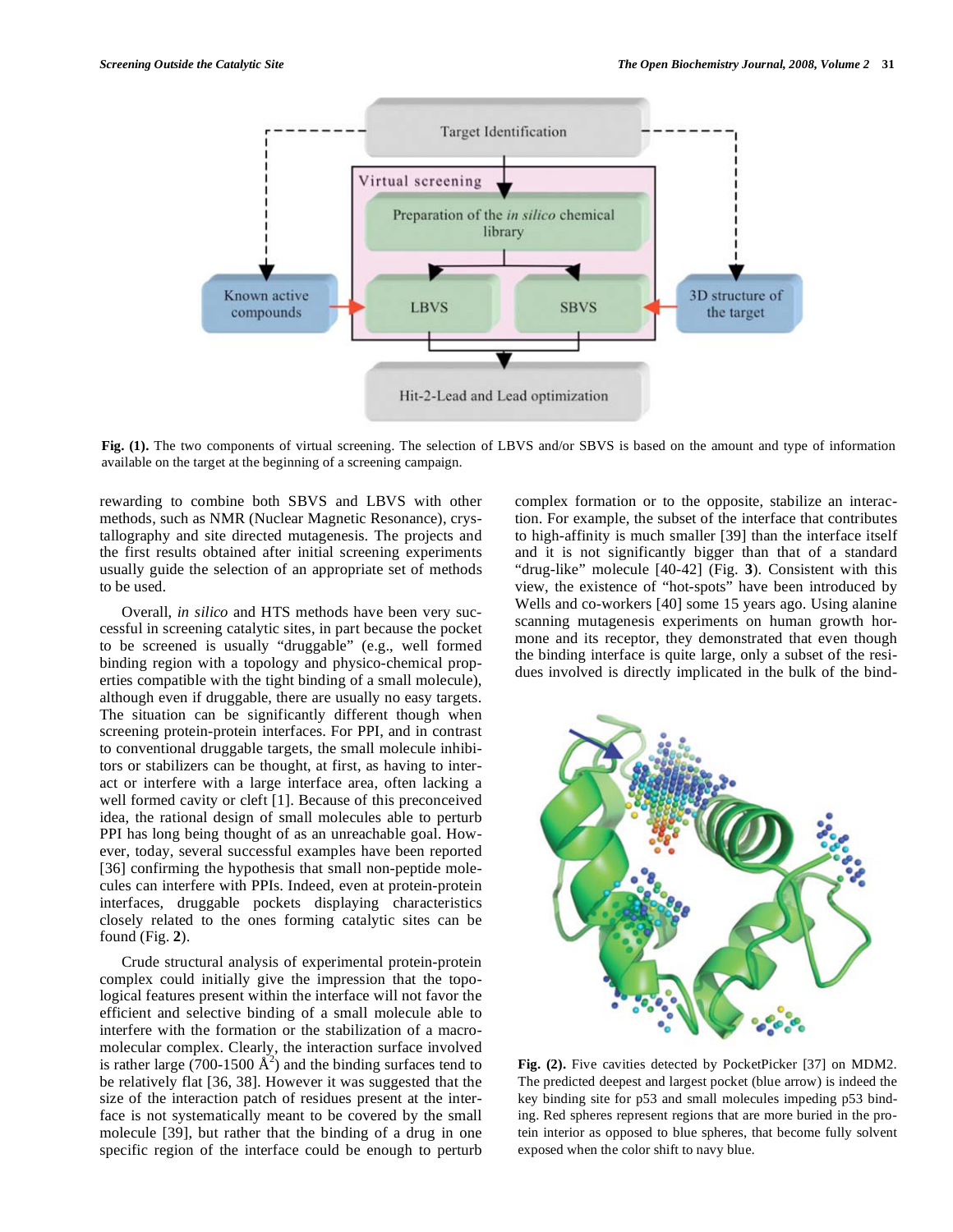

**Fig. (3).** Examples of "drug-like" protein-protein antagonists.

ing energy. Therefore, the perspective of finding small molecules that specifically interact with those hot-spots revived the pursuit of protein-protein interaction antagonists (and possibly agonists). Since, a lot of work has been put through the characterization of the hot-spot regions.

 For instance, Bogan and Thorn have examined 2325 alanine mutants for which changes in the binding free energy have been measured, and showed that the energetic contributions of the individual side chains did not correlate with their buried surface [43]. In several cases, a set of energetically unimportant contacts surrounded the hot-spots and appeared to occlude bulk-solvent access by formation of what was called an "O-ring" [44]. From their work it was furthermore concluded that certain amino-acids were more present in the observed hot-spots, noticeably tryptophan (21%), arginine (13%), and tyrosine (12%) than other amino acids such as leucine, methionine, serine, threonine, and valine each of which accounted for less than 3% of all hot-spot residues [45]. However, these observations do not apply to all complexes, it for instance depends if they are permanent or transient. Stites *et al* [46] studied the thermodynamics of proteinprotein association and pointed out that hydrophobic interactions generally provide the key driving forces for many protein-protein complex formations, suggesting that it could be difficult to counteract this event with a small drug-like molecule. To bind, a small compound usually requires a cavity, that pre-exists, at the interface, or that is formed during the protein-drug or protein-protein interaction. The presence of a cavity at, or next to the interface, containing (or in the vicinity of) the hot-spot residues is thus usually required to launch *in silico* screening experiments. Other difficulties with targeting PPIs come from possible flexibility at the interface. While active site regions tend to be relatively rigid and well formed, protein interface regions can undergo conformational changes that are rather difficult to predict, thereby, in some situations, impeding the rational design of drug-like inhibitors or stabilizers through available *in silico* procedures. Thus, two main problems generally have to be solved by the drug designers aiming at interfering with PPIs. First, the identification of a suitable region on the 3D structure of a protein or of a complex and second a way to investigate the flexibility of the region (this can also apply to catalytic sites, of course but it may be less acute). Interesting zones can be pinpointed through hot-spot/binding site predictions, data mining, structural analysis, protein docking combined with for instance site directed mutagenesis experiments [47-49]. Next, the ability of a protein to bind another protein usually involves a series of pharmaco-topological complementarities that can require minor to important conformational changes [50, 51]. These changes can be very difficult to assess experimentally or *in silico*. Nevertheless computer methods such as normal modes, gaussian network model, and molecular dynamics can be applied [52].

#### **Protein-Protein Inhibition Success Stories**

 In spite of the difficulties mentioned above, several previously reported small molecules are able to interfere with PPIs. These encouraging studies are likely to be followed by many such investigations in the near future, paving the way for the design of new therapeutic compounds. The chemical compounds that can mediate the perturbation of the interaction act either directly, through an inhibition of the proteinprotein binding or indirectly, via the binding to an allosteric site and the distant induction of a perturbation signal that will promote conformational changes and impede binding. In oncology, a recent set of exiting targets has emerged with reported inhibitors showing sufficient potency and intracellular activity to address the biological challenge and to start acting on the diseases. Most of the recently identified targets in oncology are characterized by the interaction between a linear region of one partner and a hydrophobic cleft on the other [7]. Several of the biological systems concerned by these investigations have focused on cancer, but not exclusively [53]. Specific examples can be cited here, like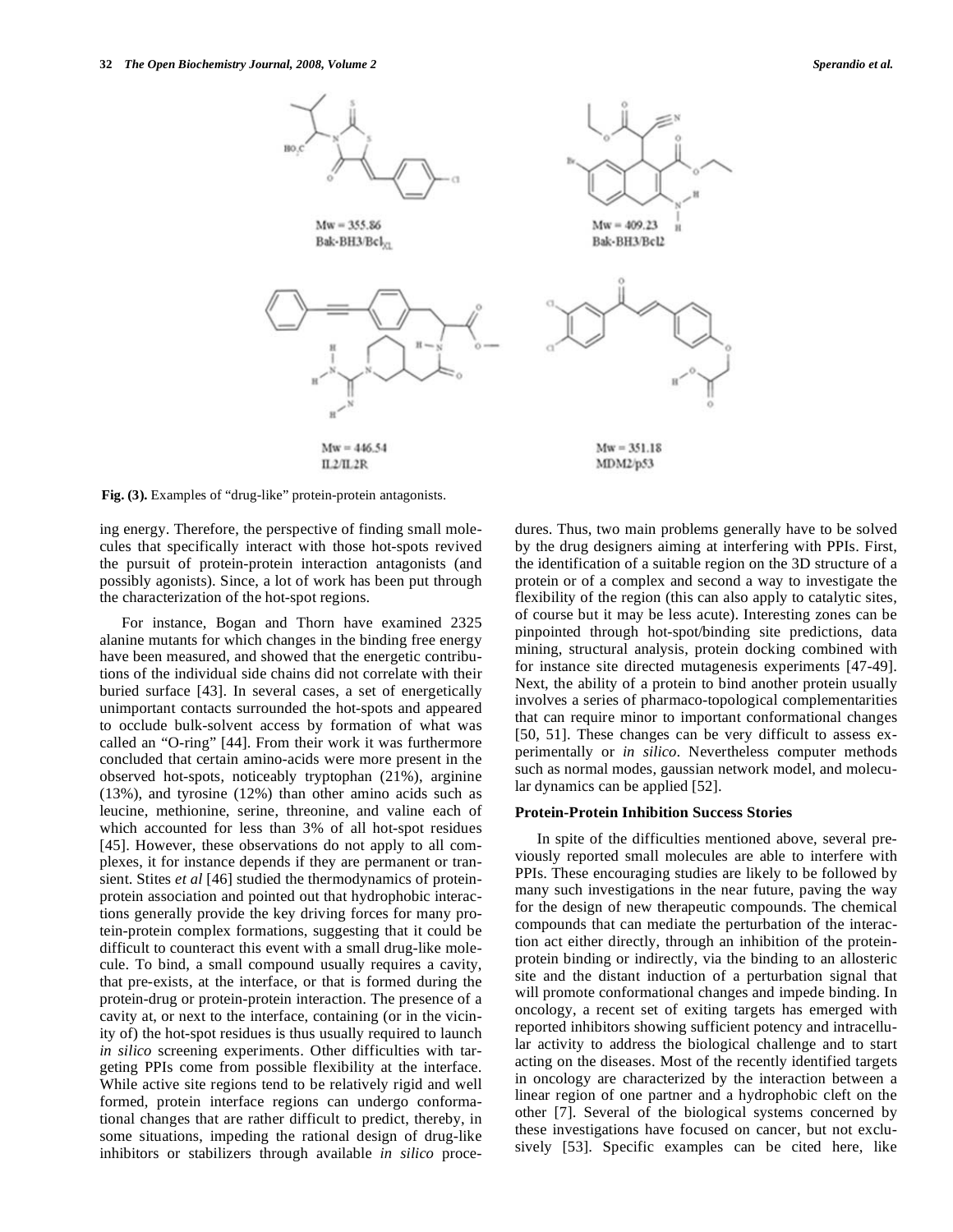MDM2-p53, Bcl-XL-Bak, IL-2-IL-2R $\alpha$ , LFA-1-ICAM1, Ras-Raf, XIAP-smac, TNF-TNFRc1 [38].

# **Applications of in Silico Screening to PPIs**

 In the following, we will limit ourselves to a situation where structure-based ligand screening methods can be applied. In fact HTS is not always well-suited for screening protein-protein interaction because of difficulties setting-up the assays, among others. As such, a better solution in terms of costs and efficacy could be to first use *in silico* screening methods followed by low or medium throughput assay formats.

 A well-known example of a macromolecular complex that has been investigated through computational studies is the p53-MDM2 complex. In this case, the flexibilityinduced-fit problem is not really present and the druggable cavity appears to be pre-formed on one partner, allowing the direct use of virtual screening strategies. The p53 tumor suppressor is central to the regulation of cell cycle progression, DNA repair, and apoptosis and is an attractive therapeutic target because its tumor suppressor activity can be employed to eradicate tumor cells [54]. The complex is characterized by the interaction of a short helix in the N-terminus of p53 and a small, deep hydrophobic pocket in MDM2 [55]. Typically, the pocket in MDM2 represents an attractive site to block the p53-MDM2 interaction. Lu *et al* [56] have indeed used this pocket and available crystal structures with cocrystalized small-molecules to perform a two-step computational study. First, they derived from the cocrystalized smallmolecules a three-point-pharmacophore based on three hydrophobic spots, that they used to screen the National Cancer Institute (NCI)'s 3D database in order to obtain an initial list of hits. Second, they docked these hits to the p53 site in MDM2. The study has allowed the identification of a novel inhibitor with a  $K_i$  of 120 nM with respect to a  $K_i$  of 6670 nM for the natural binder p53 in the same assay.

 However, it should be born in mind that some other protein complexes are much more challenging to target. A clear example that illustrates the difficulties of targeting PPIs (but which also applies to catalytic pocket to some extent) is the case of the IL-2-IL-2R $\alpha$  receptor complex. In this macromolecular complex, the presence of an equilibrium between several conformations has been observed and small molecules have been determined that prevent the interaction between IL-2 and its receptor IL-2R $\alpha$  by binding to IL-2. Interestingly, the inhibitory efficiency of the ligands is due to binding to small cavities on IL-2 inaccessible to IL-2R $\alpha$ . The ligands possess a similar but more localized electrostatic field as compared to the IL-2R $\alpha$  receptor, and target the same hot-spots than the one used by the receptor for binding IL-2 [57]. IL-2R $\alpha$  completely envelops the footprint covered by these small-molecule competitive inhibitors. However, the conformation of these hot-spots on the IL-2 side is different depending on which partner binds to IL-2. Therefore, there are multiple tight binding complex conformations at these common and adaptive hot-spots [57]. This result allows researchers to envision more drug discovery perspectives than the availability of static structures only permits, however a rational and cost-effective way to perform such tasks remain challenging. The kind of perspective we can draw from the IL-2-IL2R $\alpha$  case is two-fold. First, the induced-fit of biomolecules when bound to a given partner can be specific for this partner, which brings more complexity to the system that is being studied. Second, the X-ray structure may in case of induced-fit not be the ideal source of topological information in terms of what is to be called a binding site *per se* (i.e. a cavity large enough to fit a small molecule). This means, that the sole rigid surface of the receptor crystallographic structure cannot be the ultimate element to determine whether a structure-based project is feasible or not, but rather it could be wise to combine the information with previously mentioned computer tools, such as normal mode analysis and molecular dynamics. In fact, in order to try to address the flexibility problem, the main protocols currently applied can be summarized as follow [14]. The first approach involves the use of soft potentials, where some atom overlaps are tolerated. Another way is to dock on multiple structures (experimental or simulated) of the receptor. The ultimate approach would be to explicitly consider protein and ligand flexibility during docking. Yet, this latter approach is very computationally demanding and, for the time being, basically no packages are able to address the problem efficiently in the context of high-throughput docking, while molecular dynamics could be run on each docked ligand and somewhat could allow both, flexibility of the receptor and of the ligands. The problem of performing docking against multiple receptor conformations lies with how to deal with the ranked lists since for each structure of the receptor, the docking/scoring procedure can propose over 1000 likely molecules. If this computation is performed on 3 structures, one may have a list of 3000 molecules to test experimentally with possibly very few consensus compounds. The mergeand-shrink procedure has been recently proposed to address this problem [58]. With this approach, for each compound, the best rank -not the best score- is kept. This was shown efficient on some targets but, in general, to use this approach, one needs known actives to test the protocol and calibrate the computations. The merge-and-shrink protocol can thus be efficient in some cases or dilute the correct results for some targets. As such, much work is needed to address this difficult question of flexibility from the receptor side. Interestingly, a recent molecular dynamics study investigating transient pockets on protein surfaces directly located at the PPIs has been reported [38]. The authors investigated BCL-Xl, IL-2 and MDM2 and proposed a new pocket detection protocol. They observed that the native inhibitor-binding pocket was partly present in the unbound proteins. They performed 10 ns molecular dynamics simulations and scanned, on many structural snapshots collected along the trajectory, the surface of the proteins, in search of transient or more permanent cavities. They noticed that some cavities were opening up within 2.5 ps and that most of them appeared multiple times. In the druggable region, they noticed that pockets of similar size as compared with the experimental structures in complex with the ligand could be generated. Docking was successfully performed into these transient pockets, suggesting that this protocol is viable to study protein interfaces with the goal of designing antagonists and possibly stabilizers although it remains to be fully demonstrated if this approach is viable in a real life situation, with a large compound collection and the need to select a small list for in vitro testing. Thus, it would be interesting to apply these new methods on the IL-2-IL-2R $\alpha$  receptor complex in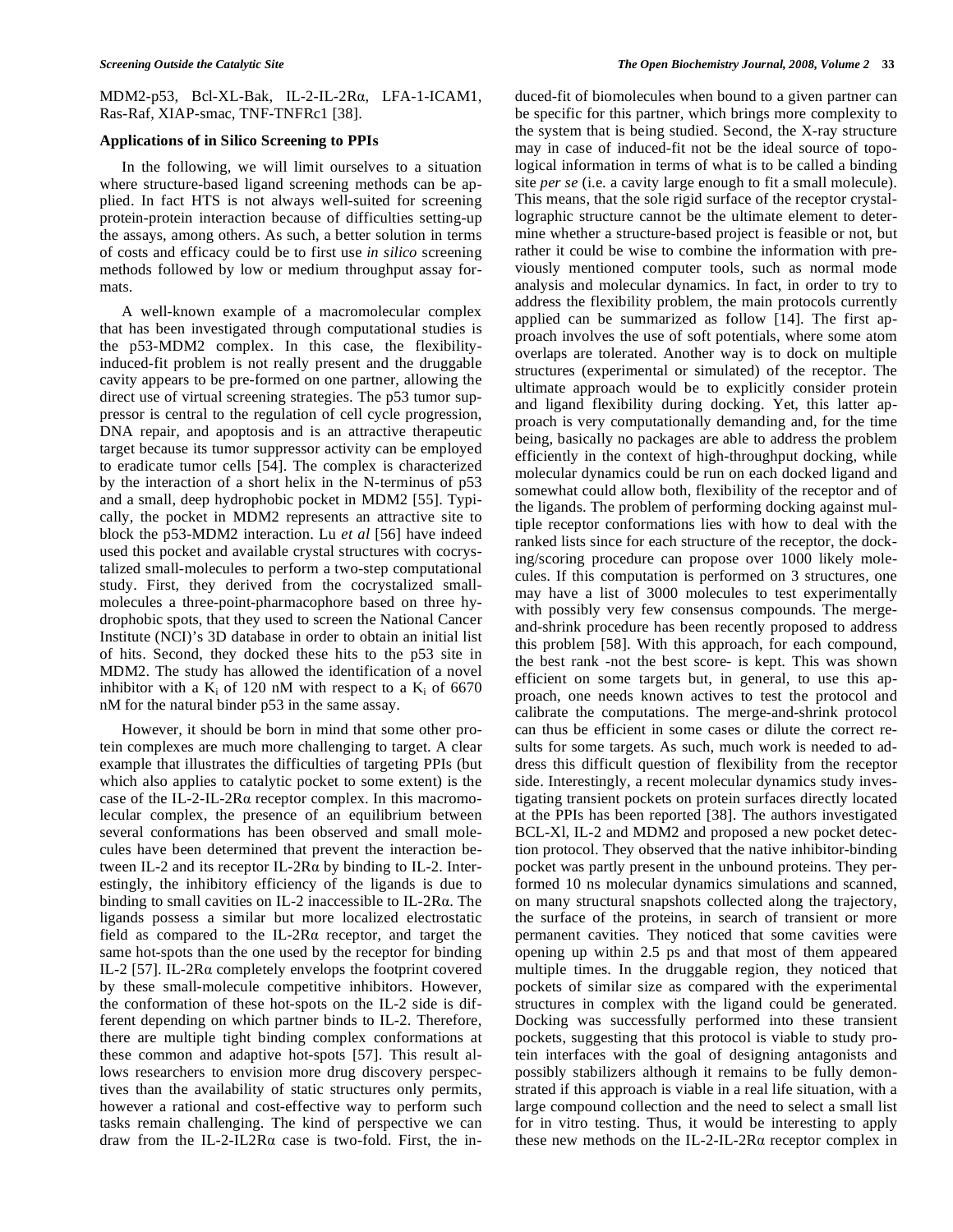the context of high-throughput docking/scoring in order to see if it is possible to find interaction inhibitors *via* such protocols.

## **Rational Inhibition of Transient Protein-Membrane Interactions**

 Based on recent investigation of PPIs and their potential as targets for therapeutic interventions, one might consider targeting other kinds of macromolecular interactions such as transient protein-membrane interaction. In our recent study of the interaction between the discoidin C2 domain of coagulation factor Va and the platelet membrane [19], we suggested to enlarge the vision we have regarding the development of therapeutic compounds by applying the initial steps of the drug discovery machinery to this hitherto neglected interaction class.

 Research in the past decade has revealed that many cytosolic proteins are recruited to different cellular membranes to form protein-protein and lipid-protein interactions during cell signaling and membrane trafficking. Membrane assembly of these peripheral proteins is mediated by a growing number of modular membrane targeting domains, including C1, C2, PH, FYVE, PX, ENTH, ANTH, BAR, FERM, and tubby domains, that recognize specific lipid molecules in the membranes [59]. However, the mechanisms by which these domains and their host proteins are recruited to and interact with various cell membranes are only beginning to be unraveled [59]. Among these protein domains, we analyzed the structure of several protein domains known to be involved in membrane interaction, namely, the discoidin C2 domain of coagulation factor Va [60], plasma beta-2 glycoprotein 1 [61], cyclooxygenase [62], PX domain [63], and the tubbyprotein [64]. We found, in agreement with a recent bioinformatics study [65] that these membrane-binding regions possess specific chemical and topological properties such as cationic patches that are surrounded by aromatic and aliphatic clusters capable of interaction with phospholipids head groups. In addition, we noticed that a druggable pocket [19] (Fig. **4**) was present at the expected protein-membrane interface region (or nearby) which suggests that inhibition of membrane-binding (possibly stabilization but this needs new investigations) could be addressed via combined *in silico-in vitro* procedures.

 Interestingly, the size of the predicted binding pocket envelopes for these five membrane-binding proteins within the membrane-binding region ranges from 200 to 600  $\AA^3$ , values commonly computed for proteins co-crystallized with drug-like ligands [67].

 As a proof of concept, we decided to study the discoidin C2 domain of FVa, and tried to identify drug-like molecules that have the capacity to prevent the interaction of this domain with a relevant membrane surface (Fig. **4**) using *in silico* screening, functional assays and surface plasmon resonance (SPR) [19]. The C2 domain of coagulation FV can be considered as a representative protein domain involved in calcium-independent membrane binding. This domain is closely related, structurally and functionally, to the C2 domain of factor VIII (FVIII, a protein involved in hemophilia A) [68]. Although this domain is named C2, this region of FV or FVIII is structurally unrelated to the so-called C2 domain of for instance cytosolic phospholipase A2. FV and FVIII are homologous molecules that share a domain architecture A1-A2-B-A3-C1-C2. The binding of coagulation FV (via at least its C2 domain) to activated membranes of circulating platelets is essential for the expression of its functions in coagulation. Upon activation by thrombin, activated FV (FVa) acts as a cofactor of activated factor X (FXa) in the prothrombinase (PTase) complex, which converts prothrombin to thrombin on an appropriate phospholipid surface [69]. Excess thrombin formation can lead to thrombotic events [70], suggesting that small inhibitors of FV-membrane interactions could be the starting point for the development of a novel class of antithrombotic drugs. The FV C2 domain comprises a distorted jelly-roll  $\beta$ -barrel motif consisting of eight major anti-parallel strands arranged in two  $\beta$ -sheets. Several loops, presenting hydrophobic/aromatic residues, facilitate immersion of the C2 domain into the membrane [71]. Specific interactions with phosphatidylserine (PS) head groups have been postulated to occur in the groove enclosed by these membrane-binding loops [60]. This zone is surrounded by several basic residues, which facilitate the formation of an encounter complex with the negatively-charged membrane phosphate groups via electrostatic steering, and that anchor the module into the membrane bilayer. The FV membrane-binding loops can assume an open or a closed conformation (Fig. **5**) and it is believed (but not proven) that



# Membrane

**Fig. (4).** Detected cavities (green) with the computer tool PASS [66], on Factor Va (left) and the PX-domain (right).



**Fig. (5).** The two known conformations of the discoidin C2 domain of coagulation factor Va, open (magenta) and closed (blue).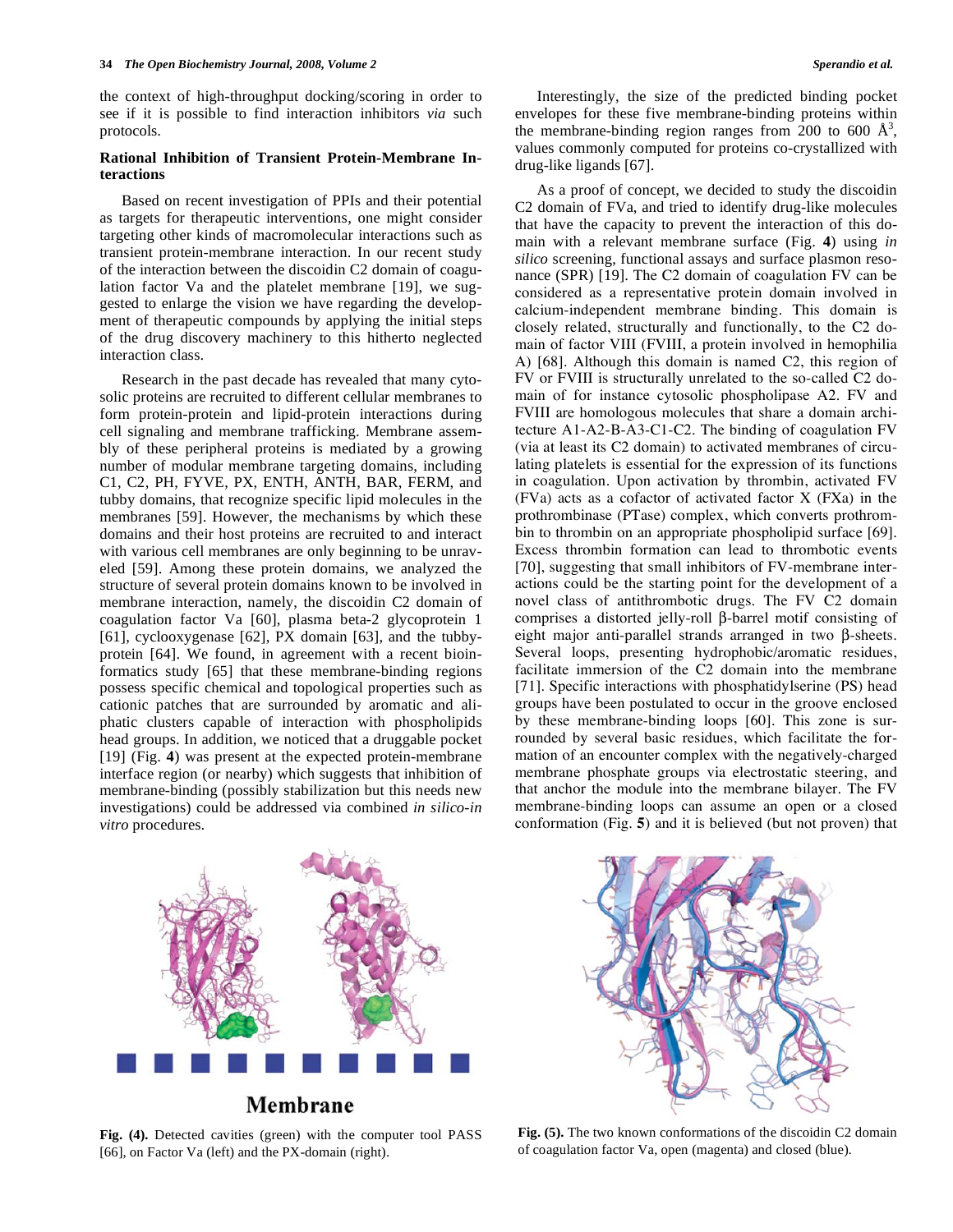the closed form has low membrane affinity whereas the open form is suitable for membrane interaction. In the open crystal form, the exposed indoles of Trp 2063 and Trp 2064 contribute to the immersion of the module by interaction with the apolar membrane core. The nearby-predicted druggable pocket is lined with polar/basic/aliphatic/aromatic side chains (Ser 2183, Gln 2085, Lys 2060, Trp 2068, Met 2120, Ser 2115, Leu 2116, Arg 2080) ideally arranged for interactions with lipid headgroups.

 SB-VLS methods help to prioritize large compound collections prior to experimental testing. We applied our validated multi-step SB-VLS protocol [72] to both, the open and closed C2 crystal forms and selected the best 500 molecules for each receptor form (i.e., we decided to screen around 1000 compounds in total). This hierarchical screening protocol starts with using a relatively large compound collection (of about 500,000 molecules in 2D) obtained from a chemical vendor (in the present case it was ChemBridge [73]). Some molecules that do not appear to have a drug-like profile or that contain reactive groups are removed using several soft ADME/Tox filtering steps [74]. It is important to note that at this level of investigation, the filtering was relatively soft in order to keep a significant number of molecules for the subsequent phases of the procedure. After this ADME/Tox step, about 200,000 molecules were removed and the remaining compounds were transformed to a multiconformer collection in 3D. Each compound was docked as a rigid body and the molecules that had the best shape complementarity with the receptor were kept for an additional flexible docking step. This latter used an incremental construction algorithm as implemented in the Surflex package [75, 76]. Subsequently, the highest-ranking molecules in term of predicted affinity (scores) were selected for experimental assays. We screened experimentally 1018 molecules and we initially studied their ability to inhibit prothrombin activation. Nine molecules were identified that inhibited a prothrombinase assay by more than 99% at a concentration of 100 μM. Two molecules were inhibiting the assay system via a membrane-independent mechanism but seven molecules remained, apparently selectively inhibiting the FVmembrane interaction (see an example Fig. **6**). To confirm that these compounds were impeding the association between of FV C2 domain with the membrane, we performed surface plasmon resonance (SPR) experiments. Results of these direct binding analyses confirmed that the small molecules were indeed inhibiting the protein-membrane interaction and we noticed that four out of the seven hit compounds also inhibited membrane binding of the structurally related blood coagulation FVIII.

 It is interesting to note that the only protein-membrane HTS study published to date was performed on factor VIII, with a compound collection subset of 10,000 molecules extracted from the ChemBridge library [73]. Thus, after completion of our FV study, we decided to perform control *in silico* experiments on the FVIII C2 domain to further validate the concept of using *in silico* screening computations before in vitro experiments when a limited budget is at hand. We retrieved the X-ray structure of the FVIII C2 domain and applied the same VLS protocol as was used for FV, including the FVIII inhibitors of ref. [77] in our 300,000 Chem-Bridge ADME/tox filtered compound collection. Since the FVIII loops important for membrane binding are in an open conformation, we performed rigid body docking and flexible docking on this X-ray structure. We identified 5 compounds out of the 10 found by HTS in the top 1000 Surflex list. In addition, with the C2 domain of FVIII as a target we also



**Fig. (6).** Example of one small molecule identified in the FV-membrane study that impedes protein-membrane interaction, it can be used as a mechanistic probe to investigate this molecular event or, could be used as a starting point to develop anticoagulant molecules.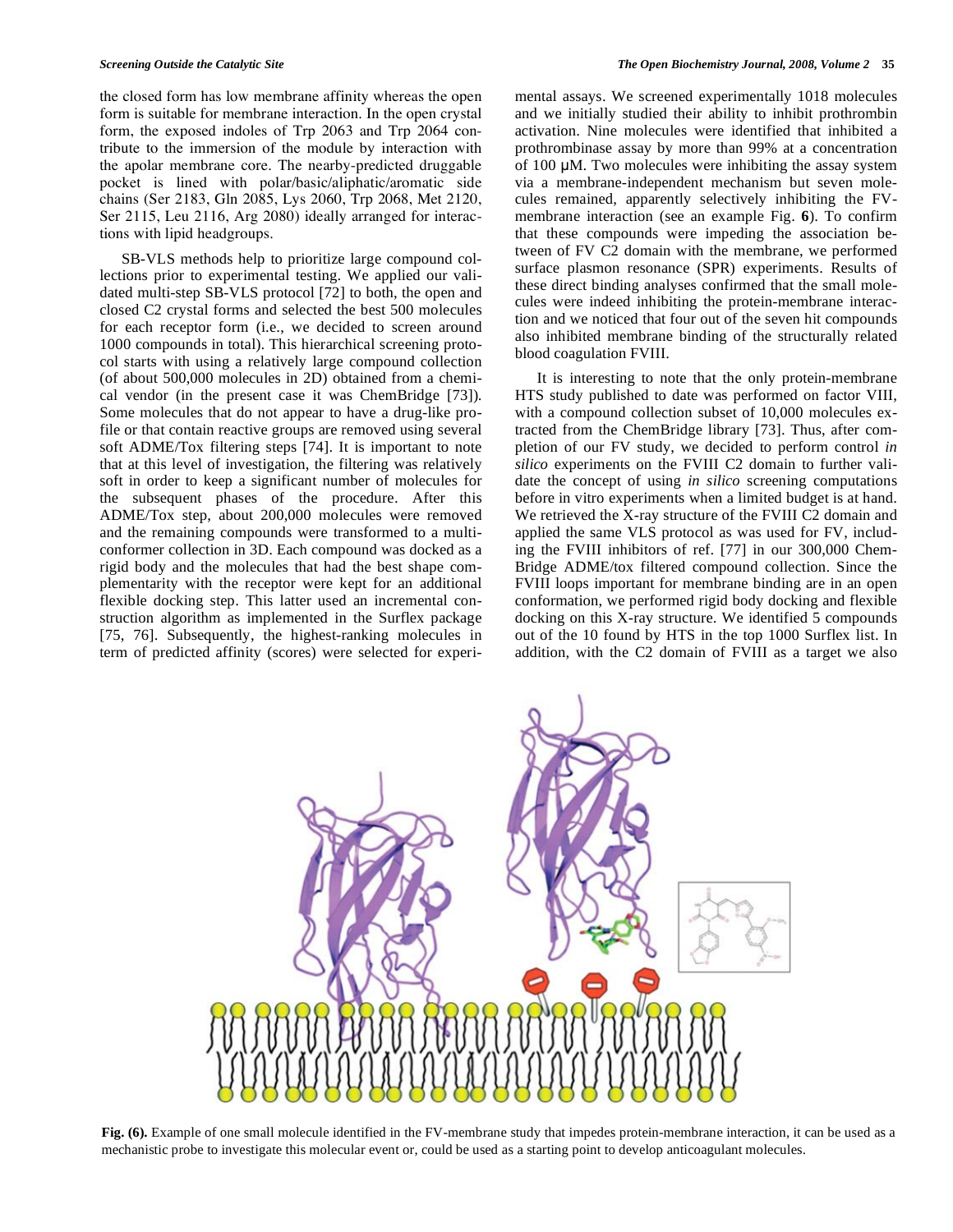found 3 molecules that had previously been identified in our FV study and that were shown to cross-react with FVIII membrane binding. Thus we obtained, with our *in silico* approach, an overall hit rate for FVIII of at least 0.8. These results indicate that for FVIII, our strategy is more efficient than the HTS-only approach, since in this case, the hit rate after the initial HTS work was (10 actives/10,000) x  $100 =$ 0.1%.

 The advantages of using hierarchical SB-VLS protocols with rigid body docking prior to flexible ligand docking is that the computations run significantly faster (thus can be carried out on only 1 workstation in about 2 weeks) as compared to a full flexible ligand docking of an entire compound collection (about 8 weeks on the same single workstation) while performing better (less noise) or equally well. Possibly, some active molecules are lost because of the hierarchical procedure but from our investigations, real actives are also lost when performing full flexible docking due to approximations in the scoring functions and errors with pose predictions. It would seem indeed that a rigid-body docking step somewhat reduces these artifacts and improves enrichment. The hierarchical approach is also very interesting when several 3D structures of a receptor are available, since again, the computations can be performed on a few workstations in parallel as compared to as using full flexible docking.

#### **CONCLUSION**

 Screening of catalytic sites via HTS and *in silico* methods has been performed during 15 years and it is now time to also apply these tools to other target classes, such as proteinprotein interactions or protein-membrane interactions. The goal can be to find inhibitors or stabilizers of interactions, either to understand better a molecular mechanism (like in the new emerging chemogenomics projects) or with the intention of developing new drugs. Experimental screening of difficult targets is time consuming and cost intensive but it is known that *in silico* approaches can facilitate the process. In this review, we advocate the use of *in silico* tools in order to target unconventional macromolecules, with a special emphasis on protein-membrane interaction. Therapeutic targets that bind transiently to membrane or protein-protein complexes have been neglected thus far and remain among the most difficult challenges in contemporary drug discovery. In the case of protein-protein complexes, it can be difficult to apply *in silico* methods due to flexibility problems but new protocols have been reported that should facilitate undertaking such projects. In the case of protein-membrane interaction, the situation is also complex. For instance, the mechanism of transient protein-membrane interaction is not fully understood, success stories are extremely rare and generic approaches are missing. Protein-membrane interactions are however crucial in many biological processes as they localize and concentrate key molecular factors on specific cell surfaces. We have shown that combining SB-VLS experiments with *in vitro* assays allowed for the rational discovery of hit compounds that are able to disrupt FV membranebinding activity in a timely and cost-effective fashion. These molecules are promising leads for the development of *in vitro* tools for hemostasis research and for the design of a novel class of anticoagulant drugs. It is remarkable that small molecules can impede membrane-binding since the binding

interface between the membrane-binding domain and the phospholipids is relatively large with, in general, immersion of the proteins several angstroms deep into the membrane bilayers [71]. However, just like in the case of proteinprotein interaction [40], the bulk of the binding energy appears to be derived from contacts with just a small number of amino acid residues. We conclude that hierarchical virtual screening approaches in combination with SPR technology are an efficient and generally applicable approach for routinely identifying membrane-binding inhibitors. This strategy could therefore be applied to other relevant membranebinding proteins in search of the next generation of therapeutics.

## **ACKNOWLEDGMENTS**

We would like to thank the Inserm institute for supports.

## **REFERENCES**

- [1] Whitty, A.; Kumaravel, G. *Nat*. *Chem*. *Biol*.*,* **2006**, *2*, 112-8.
- [2] Block, P.; Weskamp, N.; Wolf, A.; Klebe, G. *Proteins,* **2007**, *68*, 170-86.
- [3] Hajduk, P.J.; Huth, J. R.; Tse, C. *Drug Discov. Today,* **2005**, *10*, 1675-82.
- [4] Gaither, L.A. *Expert Rev. Proteomics,* **2007**, *4*, 411-9.
- [5] Harris, C.J.; Stevens, A. P. *Drug Discov*. *Today,* **2006**, *11*, 880-8.
- [6] Rognan, D.; *Br*. *J*. *Pharmacol*.*,* **2007**, *152*, 38-52.
- [7] Arkin, M. *Curr*. *Opin*. *Chem*. *Biol*.*,* **2005**, *9*, 317-24.
- [8] Brown, K.R.; Jurisica, I. *Bioinformatics,* **2005**, *21*, 2076-82.
- [9] Ruffner, H.; Bauer, A.; Bouwmeester, T. *Drug Discov*. *Today,* **2007**, *12*, 709-16.
- [10] Villoutreix, B.O.; Bastard, K.; Sperandio, O.; Fahraeus, R.; Poyet, J.-L.; Calvo, F.; Deprez, B.; Miteva, M.A. *Curr*. *Pharm*. *Biotech*.*,* **2008**, *9*, in press.
- [11] Wells, J.A.; McClendon, C. L. *Nature,* **2007**,*450*, 1001-9.
- [12] Gadek, T.R.; Nicholas, J. B. *Biochem Pharmacol.,* **2003**, *65*, 1-8.
- [13] Davies, J.W.; Glick, M.; Jenkins, J. L. *Curr*. *Opin*. *Chem*. *Biol*.*,* **2006**, *10*, 343-51.
- [14] Cavasotto, C. N.; Orry, A.J. *Curr*. *Top*. *Med*. *Chem*.*,* **2007**, *7*, 1015- 23.
- [15] Evers, A.; Gohlke, H.; Klebe, G. *J*. *Mol*. *Biol*.*,* **2003**, *334*, 327-45.
- [16] Huang, N.; Nagarsekar, A.; Xia, G.; Hayashi, J.; MacKerell, A. D.; Jr. *J*. *Med*. *Chem*.*,* **2004**,*47*, 3502-11.
- [17] Schapira, M.; Raaka, B.M.; Das, S.; Fan, L.; Totrov, M.; Zhou, Z.; Wilson, S.R.; Abagyan, R.; Samuels, H.H. *Proc*. *Natl*. *Acad*. *Sci*. *USA,* **2003**, *100*, 7354-9.
- [18] Wang, J.L.; Liu, D.; Zhang, Z.J.; Shan, S.; Han, X.; Srinivasula, S.M.; Croce, C.M.; Alnemri, E. S.; Huang, Z. *Proc*. *Natl*. *Acad*. *Sci*. *USA,* **2000**, *97*, 7124-9.
- [19] Segers, K.; Sperandio, O.; Sack, M.; Fisher, R.; Miteva, M.; Rosing, J.; Nicolaes, G. A.; Villoutreix, B. O. *Proc*. *Natl*. *Acad*. *Sci*. *USA,* **2007**, 104, 12697-702.
- [20] Alvesalo, J. K.; Siiskonen, A.; Vainio, M. J.; Tammela, P. S.; Vuorela, P. M. *J*. *Med*. *Chem*.*,* **2006**, *49*, 2353-6.
- [21] Kitchen, D.B.; Decornez, H.; Furr, J.R.; Bajorath, J. *Nat*. *Rev*. *Drug Discov*.*,* **2004**, *3*, 935-49.
- [22] Leach, A.R.; Shoichet, B.K.; Peishoff, C.E. *J*. *Med*. *Chem*.*,* **2006**, *49*, 5851-5.
- [23] Sperandio, O.; Miteva, M. A.; Delfaud, F.; Villoutreix, B.O. *Curr*. *Protein Pept*. *Sci*.*,* **2006**, *7*, 369-93.
- [24] Eckert, H.; Bajorath, J. *Drug Discov*. *Today,* **2007**, *12*, 225-33.
- [25] Ewing, T.; Baber, J.C.; Feher, M. *J*. *Chem*. *Inf*. *Model,* **2006**, *46*, 2423-31.
- [26] Girke, T.; Cheng, L.C.; Raikhel, N. *Plant Physiol*.*,* **2005**, *138*, 573- 7.
- [27] Hergenrother, P.J. *Curr*. *Opin*. *Chem*. *Biol*.*,* **2006**, *10*, 213-8.
- [28] Kazius, J.; Nijssen, S.; Kok, J.; Back, T.; Ijzerman, A.P. *J*. *Chem*. *Inf*. *Model,* **2006**,*46*, 597-605.
- [29] Langer, T.; Krovat, E.M. *Curr*. *Opin*. *Drug Discov*. *Devel.,* **2003**, *6*, 370-6.
- [30] Patel, Y.; Gillet, V.J.; Bravi, G.; Leach, A.R. *J*. *Comput*. *Aided Mol*. *Des*.*,* **2002**, *16*, 653-81.